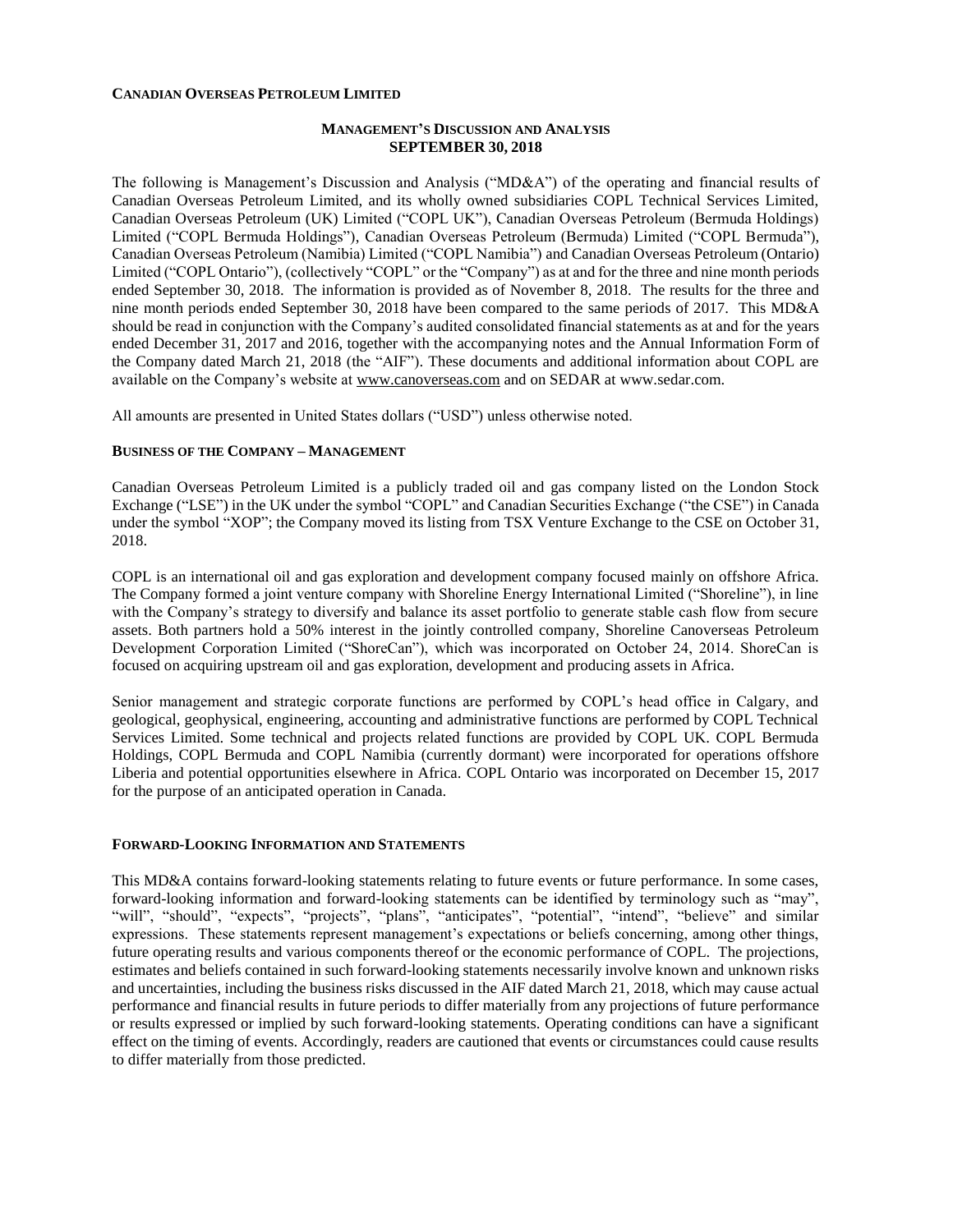### **FORWARD-LOOKING INFORMATION AND STATEMENTS (CONTINUED)**

Forward-looking statements included or incorporated by reference in this document include statements with respect to:

- the Company's current strategy to establish and grow an oil and gas business (the "Overview and Overall Performance", "Outlook" and "Liquidity and Capital Resources" sections);
- the Company's ability to raise capital and obtain the financing necessary to develop profitable oil operations (the "Overview and Overall Performance", "Outlook", "Share Capital" and "Liquidity and Capital Resources" sections);
- the Company's assumptions in respect of valuation of Warrants (as defined herein) (the "Derivative Gain / Loss section);
- the Company's ability to manage its financial and operational risks (the "Overview and Overall Performance", "Financial Instruments", "Commitments and Contractual Obligations" and "Liquidity and Capital Resources" sections).

The Company's AIF for the year ended December 31, 2017 describes major risks, material assumptions and other factors related to forward-looking information and forward-looking statements that could influence actual results and they are incorporated herein by reference. These risks, assumptions and other factors have been provided for readers to gain a more complete perspective on COPL's future operations. However, readers should be cautioned that the list of factors is not exhaustive and that this information may not be appropriate for other purposes. Forward-looking information and forward-looking statements included or incorporated by reference in this MD&A are valid only as at the date of this MD&A, and the Company does not intend to update or revise these forwardlooking statements and forward-looking information except as required by applicable securities laws. The forwardlooking information and forward-looking statements contained in this MD&A are expressly qualified by this cautionary statement.

### **OVERVIEW AND OVERALL PERFORMANCE \***

In the third quarter of 2018, the Company continued to identify, evaluate and pursue exploration and development opportunities in African countries and elsewhere. The Company continues to be focused on opportunities that its seasoned technical team has strength in evaluating and developing.

### *Expansion of African Portfolio*

In October 2014, COPL formed a joint venture company with Shoreline Energy International Limited called Shoreline CanOverseas Petroleum Development Corporation Limited ("ShoreCan"). Both partners hold a 50 percent interest in the jointly controlled company, which is focused on acquiring upstream oil and gas exploration, development and producing assets in Africa. ShoreCan is a special purpose vehicle registered in Bermuda. The following country and project overviews fall under the realm of ShoreCan's dealings.

### *Nigeria*

On September 14, 2016, COPL announced that ShoreCan had completed the acquisition of 80% of the share capital of Essar Exploration and Production Limited (Nigeria) ("Essar Nigeria"). Essar Nigeria's sole asset is a 100% interest and operatorship of an oil prospecting license, located about 50 kilometres offshore in the central area of the Niger Delta ("OPL 226"). As a party to a PSC for OPL 226, Essar Nigeria is required to seek Nigerian Government ministerial consent for the transaction.

Application has been made to the appropriate government bodies and the process is in the final stage of being granted ministerial consent for the Essar acquisition. On October 2, 2018, the Nigerian National Petroleum Corporation ('NNPC') granted a conditional approval of a twenty four months extension for the Phase-1 exploration period until October 1, 2020. The extension is subject to certain conditions, including submission of a Performance Bond of \$7 million that is required further to the Production Sharing Contract ("PSC"), to cover the Phase-1 exploration period work program at OPL 226.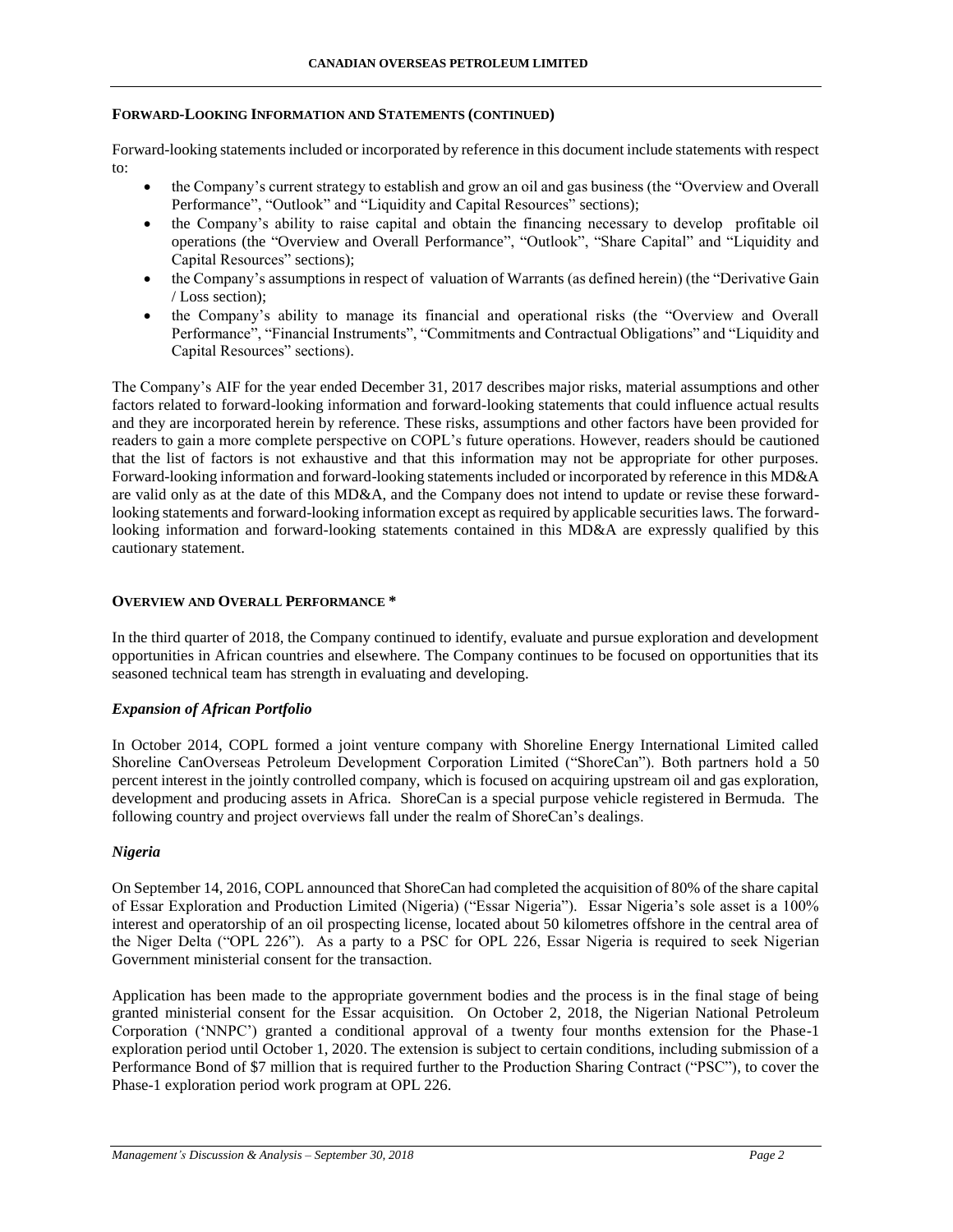### **OVERVIEW AND OVERALL PERFORMANCE (CONTINUED) \***

### *Nigeria (continued)*

OPL 226 has an area of 1530 km<sup>2</sup> and is situated in water depths ranging from 40 to 80 meters. It offers oil appraisal and development opportunities having near term oil production potential and significant exploration upside. Historically, four of the five wells with oil and gas shows were drilled in 1972 and 1973, however, the most recent fifth well (Noa-1) was an oil discovery drilled in 2001. ShoreCan, has completed additional seismic processing of the most recent 568 km<sup>2</sup> 3D seismic survey acquired by Essar Nigeria in 2012. The advanced seismic processing techniques, applied to this data set by ShoreCan, were successfully completed to differentiate oilbearing sands from gas-bearing or water-bearing sands. ShoreCan plans to drill exploitation wells adjacent to the Noa-1 discovery well. At the request of COPL, Netherland, Sewell & Associates, Inc. ("NSAI") prepared an independent report (the "Report") in accordance with Canadian National Instrument 51-101 evaluating the Contingent and Prospective Resources attributed to OPL 226, as of December 31, 2017. The Contingent and Prospective Resource volumes estimated in the NSAI report are disclosed in the Company's AIF dated March 21, 2018 under Appendix A in accordance with NI-51-101 rules and regulations.

In July 2018, ShoreCan received and agreed to a project financing and offtake agreement term sheet (the "Term Sheet"), providing for a minimum \$30 million to a maximum of \$50 million Senior Secured Facility (the "Facility"), for investment by ShoreCan into Essar Nigeria from the Mauritius Commercial Bank Limited ("MCB") and Trafigura PTE Ltd. ("Trafigura").

The Facility would provide funding for all production related expenditures following the drilling and testing of the initial production well to be drilled by Essar Nigeria on OPL 226. Drawing on the Facility is contingent on among other things:

- An additional \$20 million to \$33 million of funding from ShoreCan;
- \$100 million funding from an offshore oil services group ("Service Provider") to deliver the project;
- A minimum of 6,000 bbl/d production rate averaged over 20 days; and
- The execution of a formal definitive binding agreement between the parties.

Other material terms of the proposed Facility include the following: two-year term to maturity and a grant to the lenders of \$3 million worth of warrants to purchase COPL common shares with a term of two years with an exercise price equal to the market price of the COPL common shares on the date of closing of the Facility.

The project as planned involves the drilling and completion of a horizontal oil production well offsetting the 2001 Noa-1 oil discovery well and the drilling and completion of two (2) to three (3) additional high angle oil production wells in the adjacent Noa East fault block from a common wellhead platform, and placing these wells on production in an approved early production scheme. Essar Nigeria has prepared a work program for this initial campaign on OPL 226 in the form of a field development plan ("FDP") for submission to the Concessionaire, NNPC. The Company expects the presentation of the FDP to NNPC to occur in the near term.

ShoreCan is in late stage discussions with the Service Provider, which involve the provision of drilling services, the supply of a mobile production unit and a storage vessel for a deferred fee. The Company will provide updates on these discussions in due course.

As part of the transaction, the Term Sheet provides for Essar Nigeria to enter into a crude oil offtake arrangement with Trafigura.

Cofarco SAS ("Cofarco") of Paris is engaged as Financial Advisor to the Company for the project financing.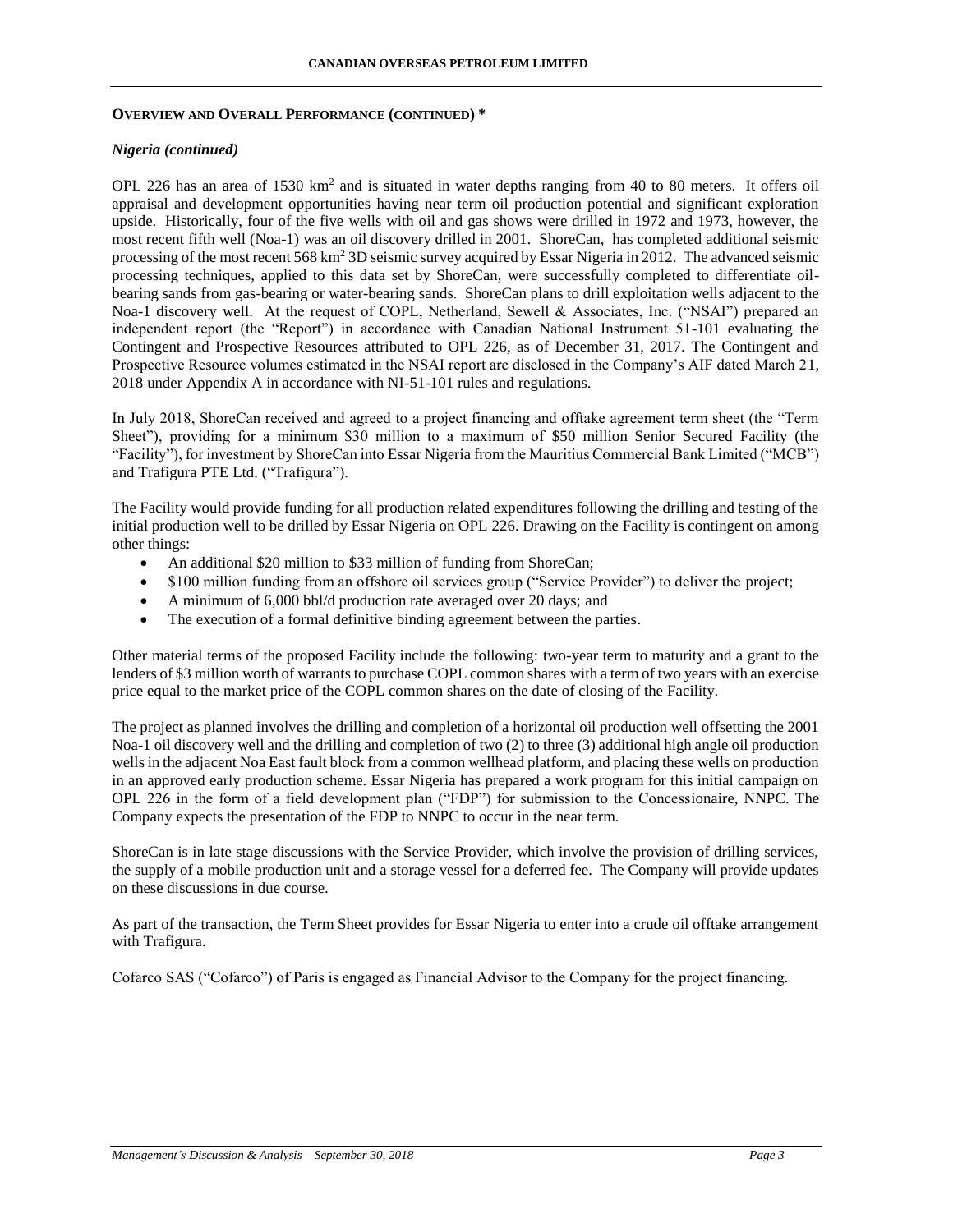#### **CANADIAN OVERSEAS PETROLEUM LIMITED**

#### **OVERVIEW AND OVERALL PERFORMANCE (CONTINUED) \***

## *Mozambique*

In Mozambique, the Company is part of a consortium that has entered into final discussions regarding the awarding of a prospective onshore license (PT5-B) under the 5th licensing round. COPL's interest in Mozambique will be dependent on successful negotiation of a new Production Sharing Contract (PSC). The consortium has been invited to negotiate with the Government of Mozambique the terms of the PSC governing the block. These will include the acquisition of 1600 line km of 2D seismic. According to the Company's Mozambican partner, the Instituto Nacional de Petroléo (INP) is currently finalizing the Exploration Production Concession Contract (EPCC) discussions with successful bidders as part of the Fifth Licensing Round in 2014. On October 8, 2018, the INP announced that it had signed agreements with ExonMobil and Rosneft for offshore blocks in the Rovuma Basin. INP signed an agreement with ENI (Ente Nazionale Idrocarburi) and Sasol for an offshore block in the Northern Zambezi Basin on October 18, 2018. The Company expects to enter into discussions with INP regarding onshore Block PT5-B before year end. The ExxonMobil EPCC agreed version will serve as basis for future negotiations with all companies.

*\* This section contains forward-looking information. Please see the "Forward-looking Information and Statements" section (at the beginning of this document) for a discussion of risks and uncertainties relating to such information.*

### **OUTLOOK \***

The Company's strategy is to grow its international oil and gas business offshore Africa and elsewhere in the world by farming into, and/or acquiring interests in, exploration, unappraised and/or undeveloped assets as well as in producing assets using the expertise and experience of its senior management team.

The Company's short-term operations will focus on:

- working to progress the financing and the planning of drill locations of the first well on OPL 226 in Nigeria;
- working with the Mozambique government to negotiate the terms of the PSC governing the PT5-B block; and
- working to successfully conclude a variety of new opportunities available in Africa.

Currently the Company does not have material cash inflows and/or adequate financing to develop profitable operations. The Company is pursuing exploration projects and contracts that will require substantial additional financing before they are able to generate positive cash flows. Accordingly, the Company's continued successful operation is dependent on its ability to obtain additional financing. There is no assurance that the Company will be able to obtain adequate financing in the future or that such financing will be obtained on terms advantageous to the Company. With no assurance such financing will be obtained in future, there is material uncertainty that may cast substantial doubt on the business' ability to continue as a going concern. All of these factors represent events, risks or uncertainties that management believes will materially affect the Company's future performance.

*\* This section contains forward-looking information. Please see the "Forward-looking Information and Statements" section (at the beginning of this document) for a discussion of risks and uncertainties relating to such information.*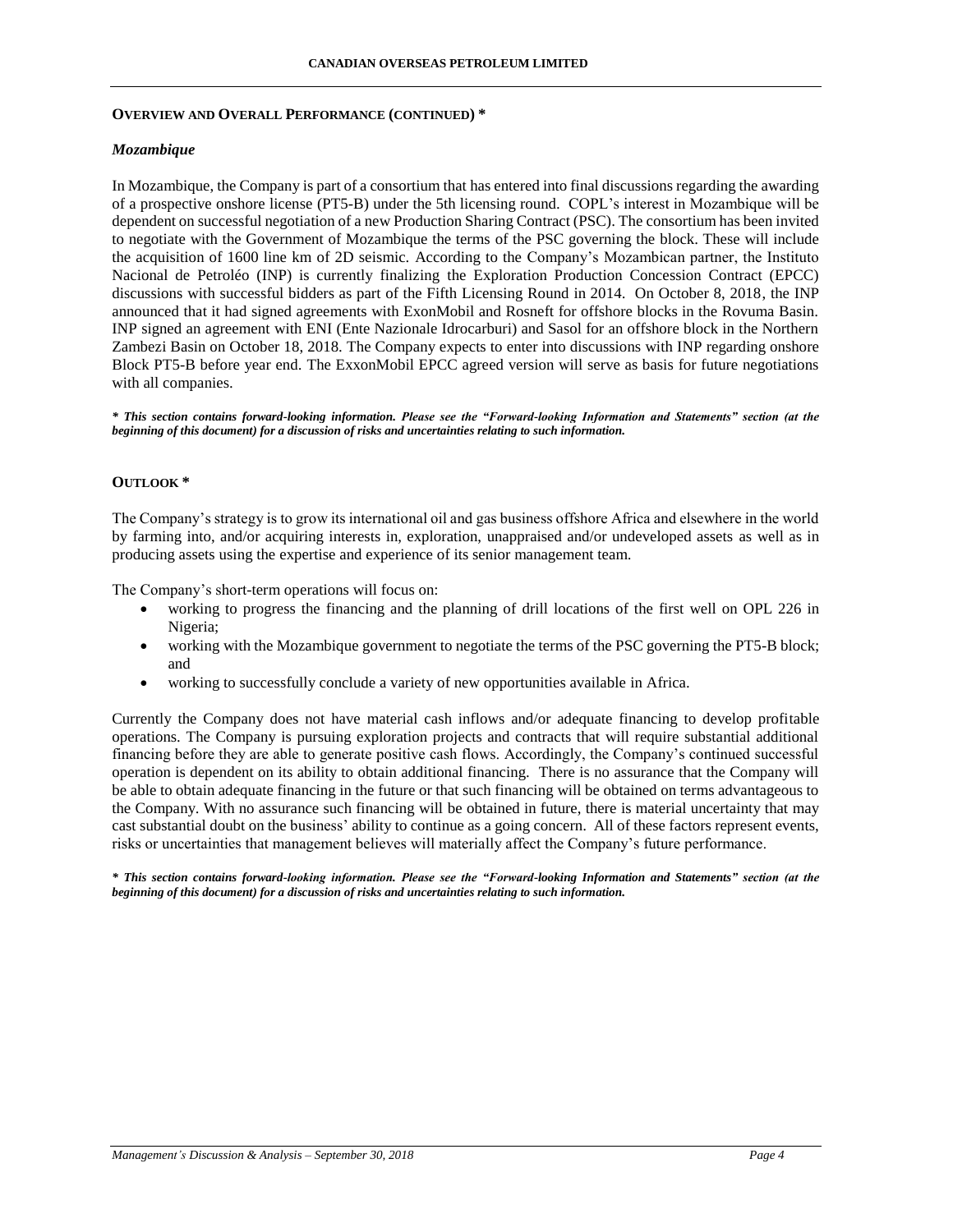#### **FINANCIAL SUMMARY**

General and administrative costs were \$1.3 million and \$3.7 million for the three and nine months ended September 30, 2018 (net of \$nil of costs allocated to exploration projects), compared to \$1.2 million and \$3.5 million for the same periods in 2017 (net of \$33,000 and \$235,000 of costs allocated to exploration projects, respectively). Prelicence costs were \$0.1 and \$0.5 million for the three and nine months ended September 30, 2018 compared to \$nil for the same periods in 2017. In 2017, the Company recorded a derecognition of exploration and evaluation assets of \$15.6 million in the three and nine months periods of 2017; there was no such derecognition recorded in comparable periods of 2018. A foreign exchange gain of \$14,000 and loss of \$83,000 was recognized for the three and nine months ended September 30, 2018, compared to foreign exchange gain of \$0.1 million and \$0.3 million for the same periods in 2017. The Company recognized a gain on derivative of \$0.1million and \$0.3 million for the three and nine months ended September 30, 2018, compared to a loss of \$0.5 million and \$0.1 million for the same periods in 2017. Interest income of \$3,000 and \$9,000 was recorded for the three and nine months ended September 30, 2018, compared to \$1,000 and \$8,000 for the same periods in 2017. The loss recognized on the Company's investment in ShoreCan was \$nil and \$13,000 for the three and nine months ended September 30, 2018, compared to \$6,000 and \$59,000 for the same periods in 2017. As a result, the Company's net loss amounted to \$1.3 million and \$4.0 million for the three and nine months ended September 30, 2018, compared to a net loss of \$17.3 million and \$19.0 million for the three and nine months ended September 30, 2017.

As at September 30, 2018, the Company's cash and cash equivalents amounted to \$3.4 million. Cash used in operating activities amounted to \$4.2 million for the nine months ended September 30, 2018 compared to \$3.2 million for the same period in 2017. Cash provided by financing activities amounted to \$3.6 million for the nine months ended September 30, 2018 compared to \$3.4 million for the same period in 2017. Cash used in investing activities amounted to \$8,000 for the nine months ended September 30, 2018, compared to \$0.5 million for the nine months ended September 30, 2017.

### **SELECTED QUARTERLY INFORMATION**

#### **DISCUSSION OF OPERATIONS**

The Company has not had significant revenue from operations in its last two financial years. The following table summarizes the Company's financial results for the three and nine months ended September 30, 2018 and 2017:

| (\$\\ 000\, 000\, 000\, 000\, 0.00\, 0.00\, 0.00\, 0.00\, 0.00\, 0.00\, 0.00\, 0.00\, 0.00\, 0.00\, 0.00\, 0.00                           | Three months<br>September 30,        | ended<br>2018        | Three months<br>ended<br>September 30,<br>2017 | September 30,                        | Nine months<br>ended<br>2018 | Nine months<br>ended<br>September 30,<br>2017 |
|-------------------------------------------------------------------------------------------------------------------------------------------|--------------------------------------|----------------------|------------------------------------------------|--------------------------------------|------------------------------|-----------------------------------------------|
| Pre-license costs<br>Administrative expenses<br>Derecognition of exploration<br>and                                                       | \$                                   | <b>130</b><br>1,272  | \$<br>1,236                                    | \$                                   | 451<br>3,723                 | \$<br>3,462                                   |
| evaluation assets<br>Interest income<br>Derivative (gain) / loss<br>Foreign exchange (gain) / loss<br>Loss on investment in joint venture |                                      | (3)<br>(130)<br>(14) | 15,642<br>(1)<br>485<br>(119)<br>6             |                                      | (9)<br>(258)<br>83<br>13     | 15,642<br>(8)<br>115<br>(296)<br>59           |
| Net loss                                                                                                                                  |                                      | 1,260                | 17,254                                         |                                      | 4,018                        | 18,990                                        |
| Per share loss (basic and diluted)<br>Outstanding common shares at<br>September 30<br>Weighted average common shares<br>- basic           | \$<br>2,486,752,463<br>1,823,201,589 | 0.00                 | \$<br>0.01<br>1,273,139,350<br>1,273,139,350   | \$<br>2,486,752,463<br>1,624,259,226 | 0.00                         | \$<br>0.02<br>1,273,139,350<br>881,461,694    |
| Cash used in operating activities                                                                                                         | \$                                   | 1,989                | S<br>1,156                                     | \$                                   | 4,230                        | 3,206<br>S                                    |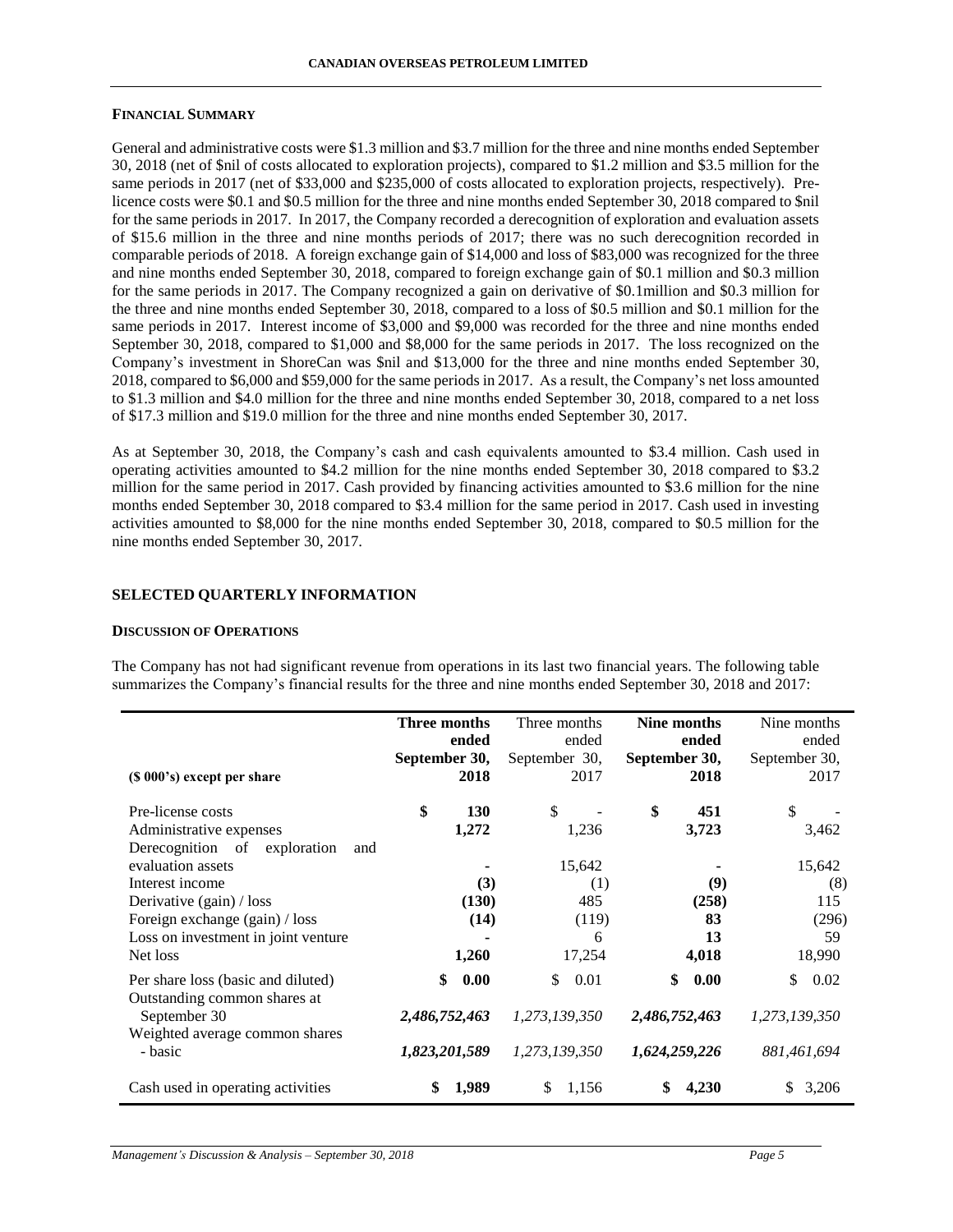# **SELECTED QUARTERLY INFORMATION (CONTINUED)**

# *Pre-License Costs*

The \$0.5 million of pre-license costs for the nine months ended September 30, 2018 relate to an anticipated project in Canada. No pre-license costs were incurred for the same periods in 2017.

# *Administrative Expenses*

A breakdown of administrative expenses is as follows:

|                                                    | Three months  |         | Three months  |         | Nine months   |         |               | Nine months |
|----------------------------------------------------|---------------|---------|---------------|---------|---------------|---------|---------------|-------------|
|                                                    |               | ended   |               | ended   |               | ended   |               | ended       |
|                                                    | September 30, |         | September 30, |         | September 30, |         | September 30, |             |
| $(S\ 000's)$                                       |               | 2018    |               | 2017    |               | 2018    |               | 2017        |
| Administrative:                                    |               |         |               |         |               |         |               |             |
| Payroll and related costs                          | \$            | 461     | \$            | 422     | \$            | 1,457   | \$            | 1,445       |
| External directors' fees and related costs         |               | 109     |               | 117     |               | 369     |               | 376         |
| Consulting services                                |               | 117     |               | 82      |               | 316     |               | 316         |
| Professional services                              |               | 28      |               | 95      |               | 219     |               | 273         |
| Software licenses and maintenance                  |               | 42      |               | 46      |               | 114     |               | 122         |
| Travel expenses                                    |               | 77      |               | 94      |               | 244     |               | 286         |
| Office expenses                                    |               | 167     |               | 165     |               | 529     |               | 494         |
| Stock exchanges, transfer agent and UK agents fees |               | 56      |               | 43      |               | 193     |               | 166         |
| Other general and administrative                   |               | 215     |               | 205     |               | 282     |               | 219         |
| Costs allocated to exploration projects            |               |         |               | (33)    |               |         |               | (235)       |
| Total administrative                               |               | \$1,272 |               | \$1,236 |               | \$3,723 |               | \$3,462     |

Total administrative expenses (before allocation to projects) were at similar levels in 2018 and 2017 and amounted to \$1.3 million for third quarter and 3.7 million for nine month period.

# *Derecognition of Exploration and Evaluation Assets*

As at September 30, 2017, the Company derecognized the whole balance of its exploration and evaluation assets ("E&E") of \$15.6 million that related to Block LB-13 offshore Liberia as the license was surrendered and expired on September 25, 2017.

There was no such derecognition of E&E assets recorded in comparable periods of 2018.

# *Interest Income*

Interest income earned was \$3,000 and \$9,000 for the three and nine months ended September 30, 2018, compared to \$1,000 and \$8,000 for the same periods ended September 30, 2017. The interest income relates to interest earned on cash held at banks.

# *Derivative Gain / Loss\**

The Company has 107,731,380 common share purchase warrants ("Warrants") that were issued in 2017 and August 2018 and are outstanding as at September 30, 2018. These Warrants' exercise price is in GBP and the Company's stocks are traded in CAD or GBP, however, the Company's functional currency is USD. As there is variability in the exchange rates, these Warrants are classified as derivative financial instruments and a derivative liability was recognized as at the date of grant in relation to those Warrants issued.

As at September 30, 2018, the Warrants outstanding as at that date and recognized as derivative financial instruments were revalued and a derivative gain of \$0.1 million and \$0.3 million was recognized for the three and nine months ended September 30, 2018, compared to a derivative loss of \$0.5 million and \$0.1 million for the same periods of 2017.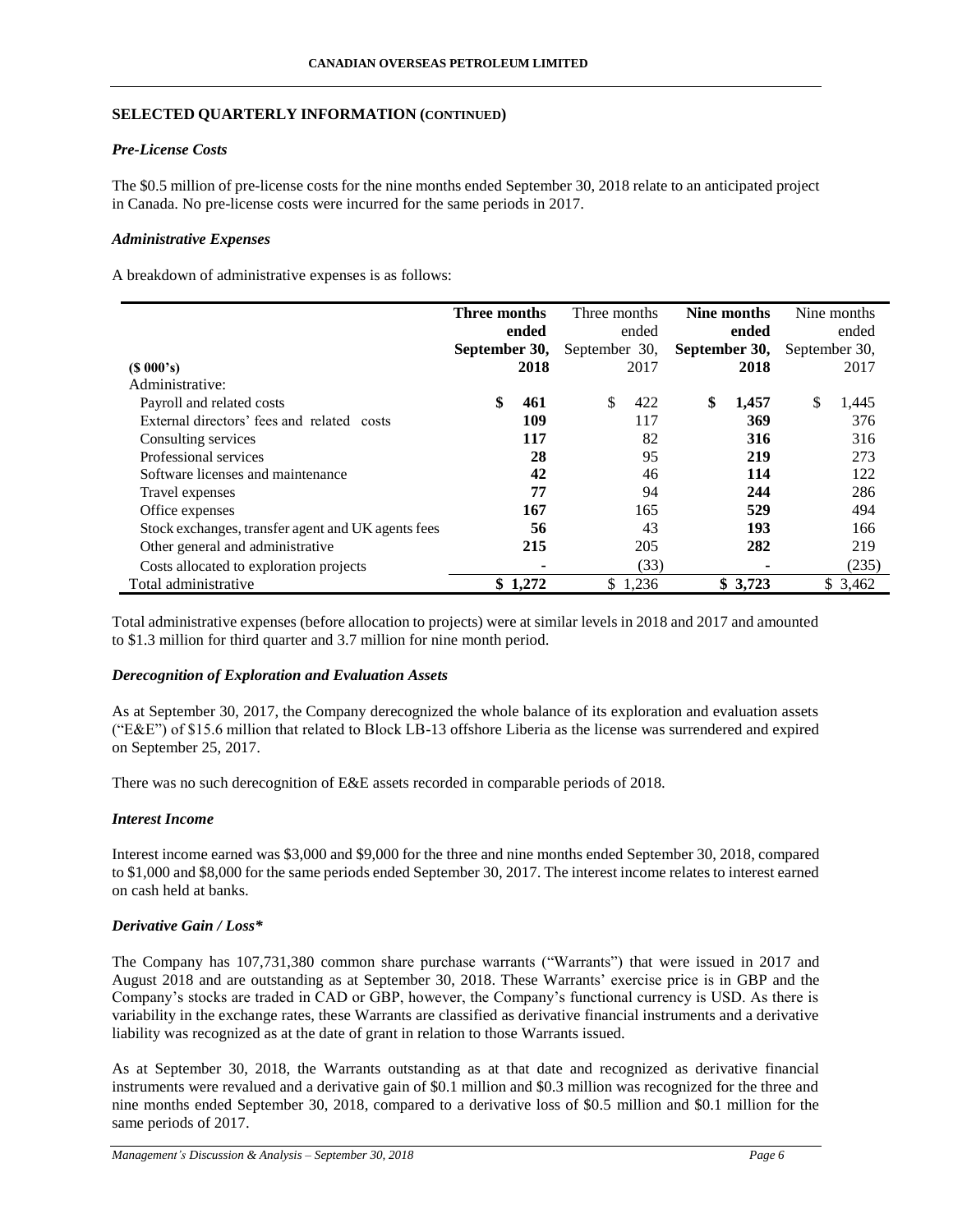# **SELECTED QUARTERLY INFORMATION (CONTINUED)**

### *Derivative Gain / Loss\* (continued)*

The derivative gain recorded for the period ended September 30, 2018 resulted from a decrease in Warrants' fair values mainly due to a decrease in the Company's stock price and an increase in discount rate as at September 30, 2018 and shorter time to expiry dates, partially compensated by a derivative loss recognized upon issue of Broker Warrants in August 2018. The estimated derivative liability as at September 30, 2018, is valued at \$0.1 million (December 31, 2017 - \$0.2 million).

The fair value of warrants recognized as derivative financial instruments was estimated using a Black-Scholes option pricing model (the assumptions used for the Black-Scholes model are discussed in the Note 5 accompanying the Company's unaudited condensed consolidated financial statements as at September 30, 2018).

*\* This section contains forward-looking information. Please see the "Forward-looking Information and Statements" section (at the beginning of this document) for a discussion of risks and uncertainties relating to such information.*

### *Foreign Exchange Loss / Gain*

A foreign exchange gain of \$14,000 and loss of \$83,000 was recognized for the three and nine months ended September 30, 2018 (compared to \$0.1 million and \$0.3 million gain for the same periods in 2017), which relates mainly to loss on translation of cash and cash equivalents and accounts payable denominated in currencies other than USD.

### *Loss on Investment in Joint Venture*

The Company currently holds a 50% interest in a jointly controlled entity, ShoreCan. For the three and nine months ended September 30, 2018, the Company charged ShoreCan \$0.4 million and \$1.1 million for management and technical services, which were included in ShoreCan's general and administration expenses for the same periods. These amounts of revenue were reversed from the Company's revenue and investment in joint venture.

For the three and nine months ended September 30, 2018, the Company's share in ShoreCan's losses of \$0.5 million and \$1.4 million (\$0.6 million and \$1.3 million for comparable periods of 2017) exceed the Company's net investment in ShoreCan of \$nil and \$13,000 for these periods (\$6,000 and \$59,000 for the same periods of 2017). Accordingly, under the equity method, the loss on investment recognized by the Company amounted to \$nil and \$13,000 for the three and nine months ended September 30, 2018 (\$6,000 and \$59,000 for comparable periods of 2017).

### **COMPARATIVE FINANCIAL POSITION ITEMS**

The following table summarizes the Company's financial position as at September 30, 2018 and December 31, 2017:

| $(S 000's)$ except per share      | September 30,<br>2018 | December 31,<br>2017 |
|-----------------------------------|-----------------------|----------------------|
| Cash and cash equivalents         | 3,390<br>\$           | 4,060                |
| Total assets                      | 3,970                 | 4,646                |
| Non-current financial liabilities | 71                    | 227                  |
| Share capital                     | 136,948               | 133,650              |
| Shareholders' equity              | 2,599                 | 3.211                |

Economic and industry factors and their respective impact on the Company for the quarter ended September 30, 2018, are substantially unchanged since the year ended December 31, 2017.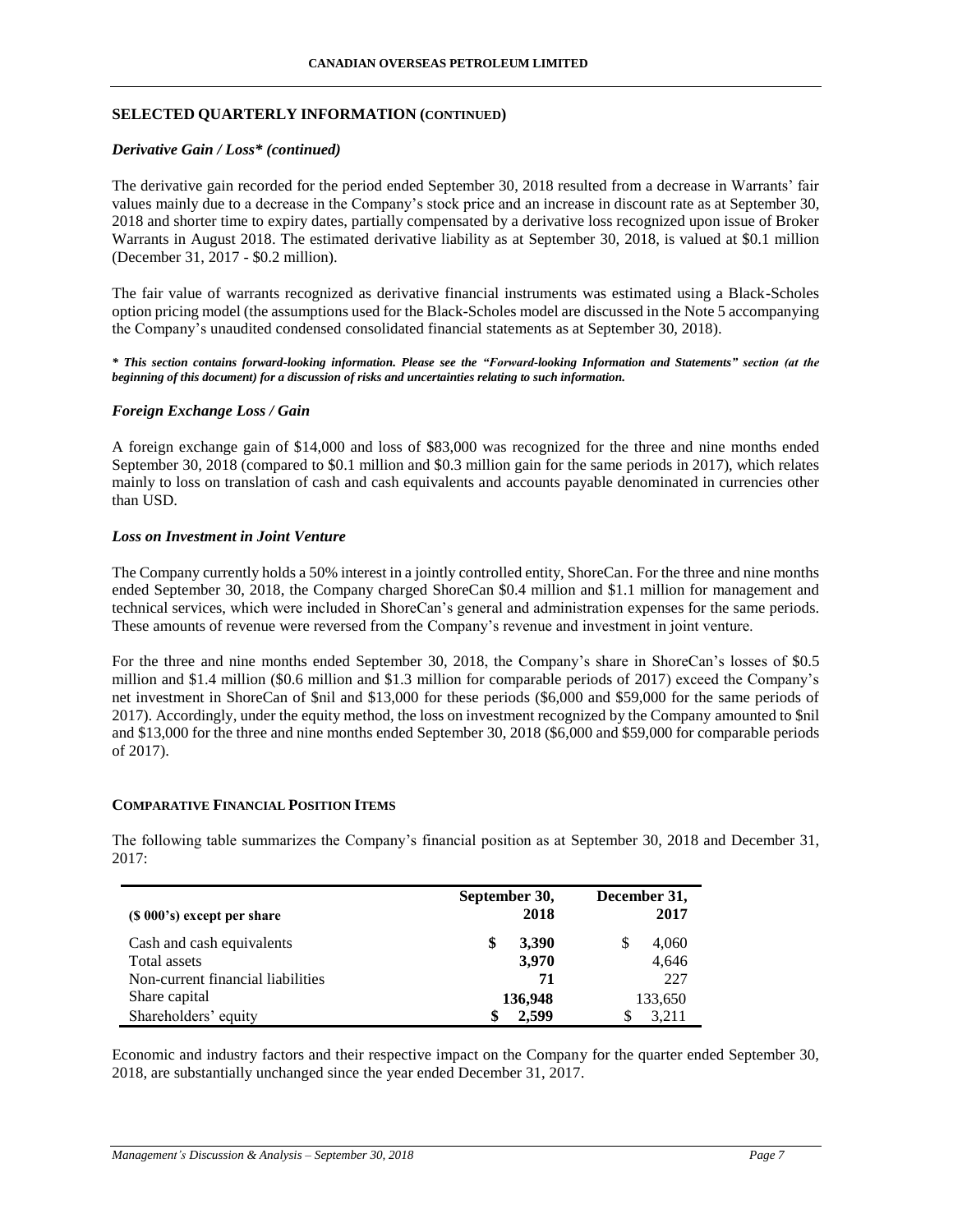#### **COMPARATIVE FINANCIAL POSITION ITEMS (CONTINUED)**

#### *Cash and Cash Equivalents*

The decrease in cash and cash equivalents of \$0.7 million during the first nine months of 2018 represents mainly cash utilized in operating activities of \$4.2 million and a foreign exchange loss of \$0.1 million on cash and cash equivalents denominated in currencies other than USD, offset by proceeds from the equity financing closed in the third quarter of 2018 of \$3.6 million.

#### *Investment in joint venture*

The Company's investment in joint venture, relates to a 50% share of ShoreCan, the jointly controlled entity and represents a 50% share in ShoreCan's assets and liabilities. As the Company's share of ShoreCan's net liabilities exceeded the Company's net interest in ShoreCan as at September 30, 2018, under the equity method, the Company discontinued recognizing its share of future losses and the carrying amount of the investment in the jointly controlled entity was \$nil as at September 30, 2018 (\$nil as at December 31, 2017). Investment in ShoreCan is further discussed in section "Commitments and Contractual Obligations".

### *Total Assets*

Total assets decreased by \$0.6 million from \$4.6 million as at December 31, 2017 to \$4.0 million as at September 30, 2018. This decrease is mainly a result of a decrease in cash and cash equivalents that were utilized in operating activities.

#### *Non-current Financial Liability*

Non-current financial liability of \$0.1 million as at September 30, 2018 and \$0.2 million as at December 31, 2017 represents entirely valuation of Warrants issued by the Company in currencies other than USD. As there is variability in the exchange rates, these Warrants are classified as derivative financial instruments and a derivative liability is recognized as at the date of issue; subsequently, the derivative liability is revalued at each balance sheet date until Warrants are exercised or expire. As at September 30, 2018, the derivative liability represents a valuation of warrants issued during 2017 and broker's warrants issued in August 2018 and still outstanding as at September 30, 2018. The fair value of Warrants is estimated using a Black-Scholes option pricing model (the assumptions used for the model are discussed in the notes accompanying the Company's unaudited condensed consolidated financial statements as at September 30, 2018).

### *Shareholders' Equity*

The decrease in shareholders' equity of \$0.6 million from \$3.2 million as at December 31, 2017 to \$2.6 million as at September 30, 2018 relates to:

- net loss of \$4.0 million for the nine months ended September 30, 2018, and
- an increase in share capital of \$3.3 million as a result of common shares issued further to equity financings closed in August and September 2018 of \$4.2 million, net of share issue costs of \$0.8 million and net of \$0.1 million representing a fair value of related Broker's Warrants issued in respect of August equity financing (as discussed in details in "Share Capital" section);
- a decrease in accumulated other comprehensive loss of \$0.1 million that represents an unrealized foreign exchange loss on translation of foreign subsidiary.

As at September 30, 2018 and November 8, 2018 the Company has 2,486,752,463 Common Shares issued and outstanding.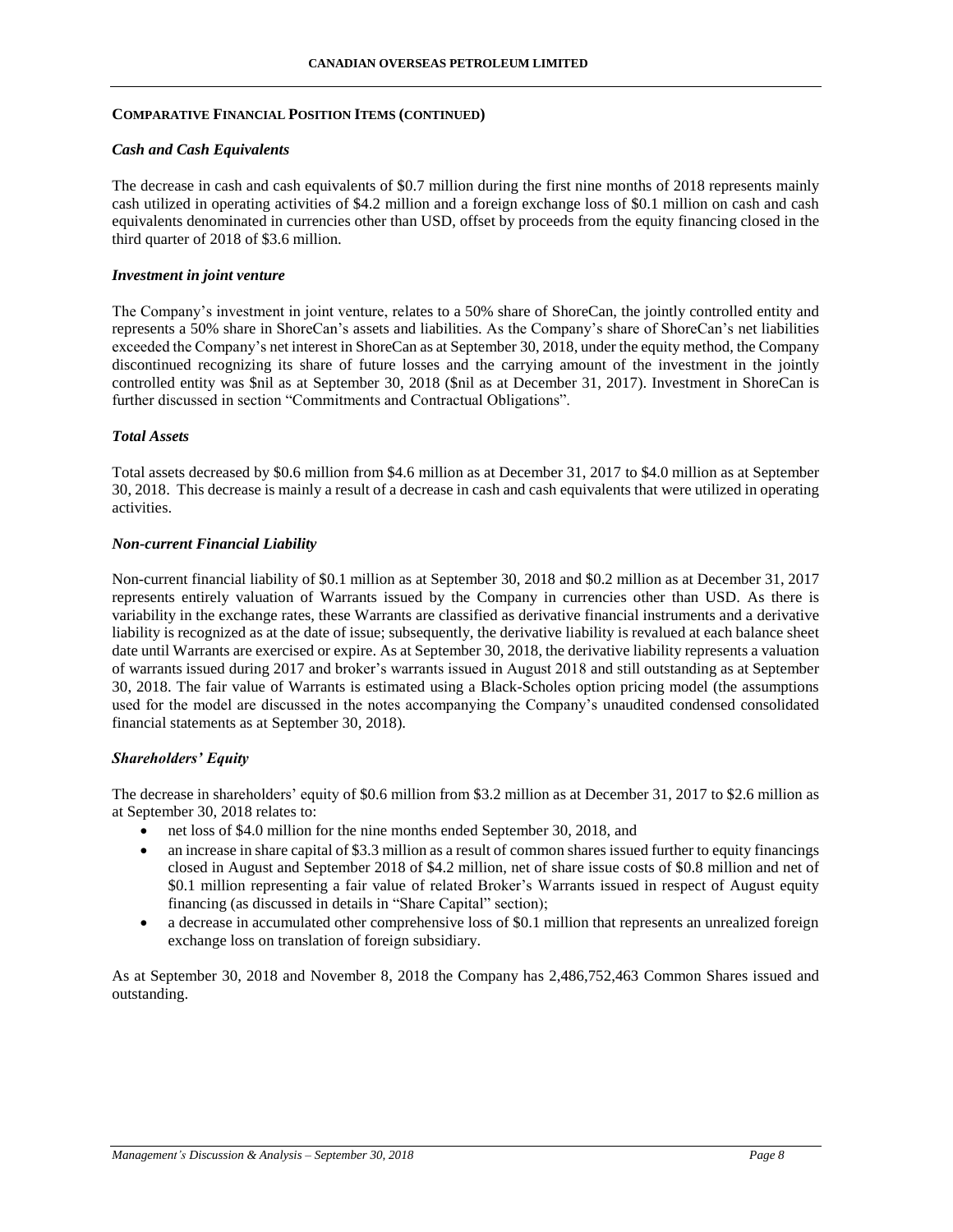#### **SHARE CAPITAL \***

The Company is authorized to issue an unlimited number of common and preferred shares.

On August 31, 2018, further to a UK prospectus, the Company closed a placing of 895,523,000 Common Shares at a price of GBP 0.00335 (\$0.0043) for gross proceeds of GBP 3.0 million (\$3.9 million) (the "UK August Placing"). The broker was paid a cash commission of GBP 0.2 million (\$0.2 million) representing approximately 6.0% of the gross proceeds of the UK August Placing. Other expenses (mainly legal and finders' fees) amounted to approximately GBP 0.3 million (\$0.5 million). The Company will use net proceeds from the UK August Placing of approximately \$3.2 million mainly to finance its administrative expenses.

In connection with the UK August Placing, the Company also issued 53,731,380 Warrants to its broker (the Broker's Warrants") as compensation warrants. Each Broker's Warrant entitles the holder thereof to purchase one Common Share of the Company at an exercise price of GBP 0.00335 (\$0.0043) per Common Share on or before August 30, 2020.

On September 19, 2018 and September 20, 2018, the Company closed a Private Placement and issued in total 41,310,913 Common Shares at a price of GBP 0.00335 (\$0.0043) to the Company's directors and employees for gross proceeds of approximately GBP 0.14 million (\$0.18 million).

In addition, on September 19, 2018, the Company issued 26,779,200 Common Shares as a payment for an introduction fee related to the UK August Placing. Accordingly, the Company recognized GBP 0.1 million (\$0.1 million), being a fair value of these shares as at the grant date, as an addition to equity and a share issue cost related to the UK August Placing.

As at September 30, 2018, the Company had the following issued and outstanding securities:

- 2,486,752,463 Common Shares;
- 107,731,380 share purchase Warrants issued and outstanding to purchase Common Shares with a weighted average exercise price of \$0.008 per share and a remaining contractual life of 9 months to 23 months; and
- 115,240,000 stock options issued and outstanding to purchase Common Shares with a weighted average exercise price of \$0.06 per Common Share and a remaining contractual life of two months to four years and two months.

During third quarter of 2018, there were no Warrants exercised or that expired unexercised; 120,032,188 Warrants expired unexercised during the nine months ended September 30, 2018. Also, there were no stock options granted, exercised, expired and/or forfeited during the three and nine months ended September 30, 2018.

*\* This section contains forward-looking information. Please see the "Forward-looking Information and Statements" section (at the beginning of this document) for a discussion of risks and uncertainties relating to such information.*

#### **SUMMARY OF QUARTERLY RESULTS**

Eight most recent quarters:

| (S 000's)                           | <b>September 30, 2018</b> | June 30, 2018 | <b>March 31, 2018</b> | December 31, 2017 |
|-------------------------------------|---------------------------|---------------|-----------------------|-------------------|
| Revenue                             |                           |               |                       |                   |
| (Loss) / Income                     | 1.260)                    | .1,314        | 1.444                 | 1.157             |
| Loss per share - basic $\&$ diluted | (0.00)                    | (0.00)        | (0.00)                | (0.00)            |

| (S 000's)                             | <b>September 30, 2017</b> | June 30, 2017 | <b>March 31, 2017</b> | <b>December 31, 2016</b> |
|---------------------------------------|---------------------------|---------------|-----------------------|--------------------------|
| Revenue                               |                           |               |                       |                          |
| Income / $(Loss)$                     | 17.254)                   | (930)         | (806)                 | 3.972                    |
| $(Loss)$ / Earnings per share - basic |                           |               |                       |                          |
| & diluted                             | (0.01)                    | (0.00)        | (0.00)                | $\rm 0.01$               |

The revenue in all quarters consists of interest income earned on cash balances held at banks.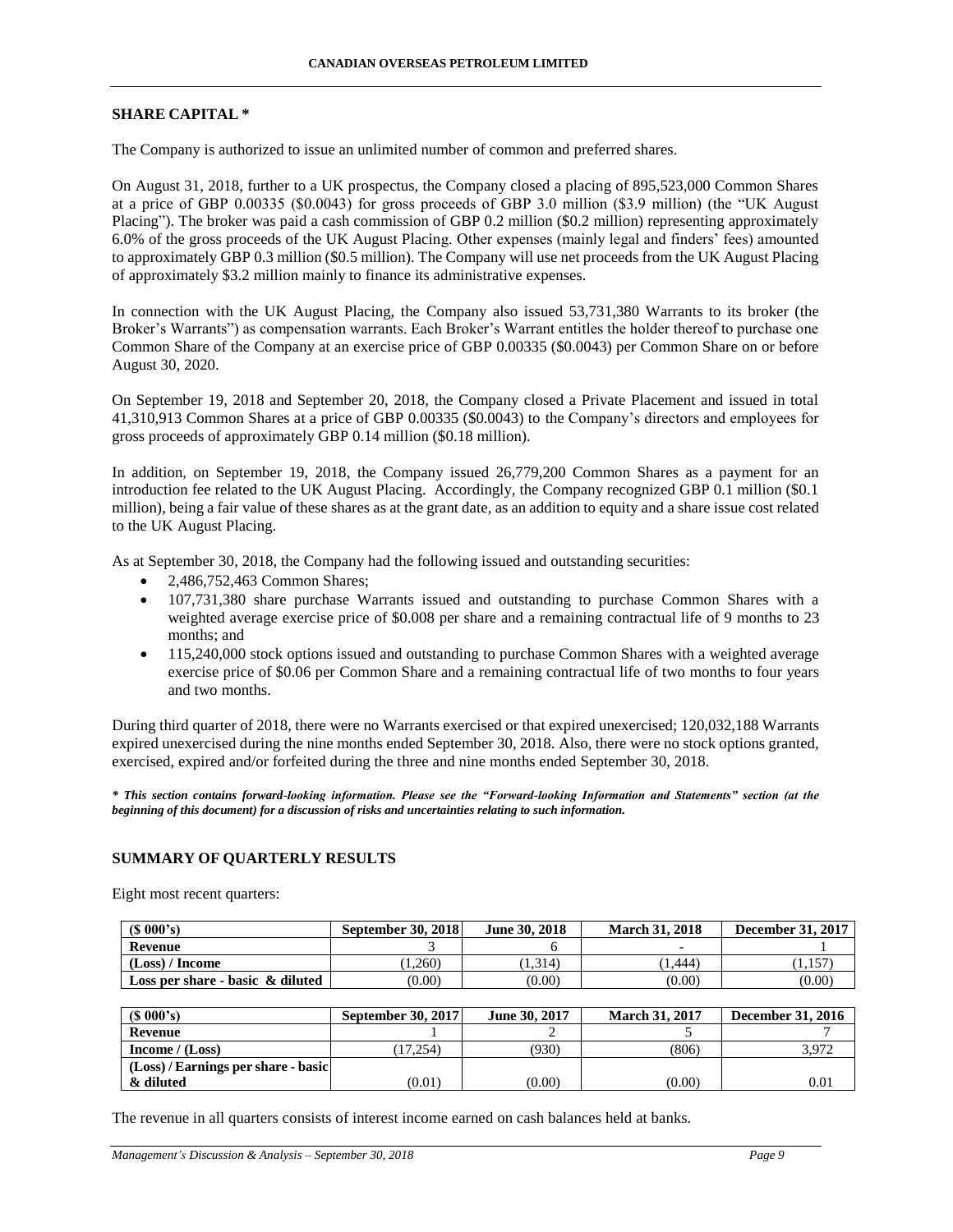### **SUMMARY OF QUARTERLY RESULTS (CONTINUED)**

Significant fluctuations in the Company's quarterly net results during 2018, 2017 and 2016 were mainly due to non-cash items recorded during the quarters in respect of E&E derecognition, stock-based compensation and changes in derivatives valuation as follows:

| (S 000's)                       | <b>September 30, 2018</b> | June 30, 2018            | <b>March 31, 2018</b> | <b>December 31, 2017</b> |
|---------------------------------|---------------------------|--------------------------|-----------------------|--------------------------|
| Derecognition of E&E assets     | $\overline{\phantom{0}}$  | $\overline{\phantom{0}}$ |                       |                          |
| <b>Stock-based compensation</b> | $\overline{\phantom{0}}$  | -                        |                       | (283)                    |
| Derivative gain/(loss)          | 130                       | 34                       | 94                    | 551                      |
|                                 |                           |                          |                       |                          |
| (S 000's)                       | September 30, 2017        | June 30, 2017            | <b>March 31, 2017</b> | <b>December 31, 2016</b> |
| Derecognition of E&E assets     | (15, 642)                 | $\overline{\phantom{0}}$ |                       | (1,321)                  |
| <b>Stock-based compensation</b> | $\overline{\phantom{0}}$  | $\overline{\phantom{0}}$ |                       | (568)                    |
|                                 |                           |                          |                       |                          |

In the fourth quarter of 2016, the Company derecognized \$1.3 million of its E&E assets in respect of its project in Liberia and in the third quarter of 2017, the Company wrote off the entire remaining balance of \$15.6 million as the LB-13 exploration license was surrendered. There were no E&E write-offs recorded in other quarters under review.

The stock-based compensation was recognized in fourth quarter of 2017 and in fourth quarter of 2016 in respect of stock options granted during these periods.

Derivative gain and loss represents a change in valuation of the Company's Warrants that are recognized as derivative financial instruments and outstanding as at each balance sheet date (discussed in "Derivative Gain/Loss" section). Fair values of Warrants are estimated based on Black-Scholes options pricing model and significant quarterly fluctuations in derivative liability are mainly due to fluctuations in the Company's stock price, change in discount rate and time to expiry date as at each quarter end. In addition, 53,731,380 new Warrants were issued in third quarter of 2018 and 39,000,000 new Warrants were issued in the second quarter and 15,000,000 in fourth quarter of 2017; 120,032,188 Warrants recognized as derivatives expired unexercised in the second quarter of 2018 and 84,263,079 Warrants recognized as derivatives expired unexercised in the third quarter of 2017; therefore reducing the total number of Warrants subject to valuation to 107,731,380 as at September 30, 2018.

Quarterly administrative expenses were \$1.3 million for the third and first quarter of 2018 compared to \$1.2 million for second quarter of 2018 and third quarter of 2017, \$1.1 million for the first, second and fourth quarter of 2017, and \$1.4 million for the fourth quarter of 2016. The administrative expenses are presented net of costs allocated to exploration projects – there was no such allocation in first, second and third quarter of 2018 as compared to \$33,000 - \$123,000 of administrative costs allocated to projects during 2017 and 2016 quarters under review. Accordingly, total administrative cost (before any allocation) remained fairly stable at a level of \$1.1-\$1.4 million per quarter.

# **FINANCIAL INSTRUMENTS\***

The Company's financial instruments consist of cash, short-term deposits, credit card deposits, accounts receivable, as well as accounts payable, accrued liabilities and derivative liability. It is management's opinion that the Company is not currently exposed to significant interest and/or credit risks arising from these financial instruments and that the fair value of these financial instruments approximates their carrying value.

To mitigate a portion of foreign exchange risk exposure and to the extent it is feasible, the Company keeps its funds in currencies applicable to its known short-term commitments. No assurance can be given that such management of risk exposure will offset and/or eliminate the foreign exchange loss/gain fluctuations.

*\* This section contains forward-looking information. Please see the "Forward-looking Information and Statements" section (at the beginning of this document) for a discussion of risks and uncertainties relating to such information.*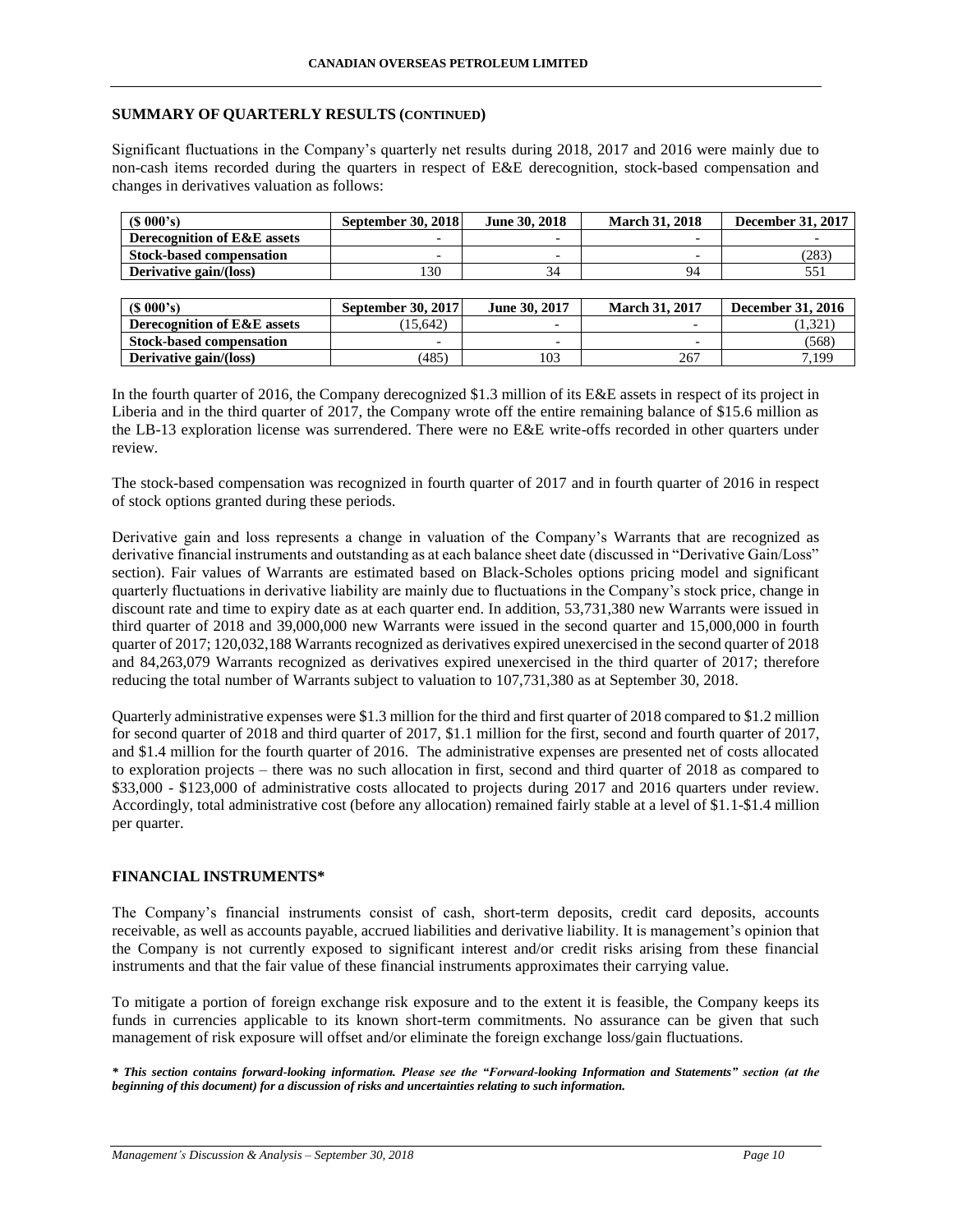## **COMMITMENTS AND CONTRACTUAL OBLIGATIONS\***

As at September 30, 2018, the Company has the following commitments:

|              | Total | <b>Less than</b> | <b>One to Three</b> | Four to                  | After Five   |
|--------------|-------|------------------|---------------------|--------------------------|--------------|
| In \$ 000's  |       | <b>One Year</b>  | Years               | <b>Five Years</b>        | <b>Years</b> |
| Office lease | \$552 | 510              | 42                  | $\overline{\phantom{0}}$ | <b>COL</b>   |

The Company is committed under an operating lease agreement for the rental of office space in Calgary, Canada. The approximate lease payments total \$0.6 million and are payable over the next thirteen months.

### *ShoreCan's Commitments*

The Company currently holds a 50% interest in a jointly controlled entity, ShoreCan, focusing on acquisitions of upstream oil and gas exploration, development and producing assets in Africa. The determination of ShoreCan as a joint venture was based on ShoreCan's structure through a separate legal entity whereby neither the legal form nor the contractual arrangement give the owners rights to the assets and obligations for the liabilities within the normal course of business, nor does it give rights to the economic benefits of the assets or responsibility for settling liabilities associated with the arrangement.

The Company and its joint venture partner signed a funding agreement, effective October 24, 2014 (the "Funding Agreement") providing financial support as needed in proportion to its interest (50% each) in ShoreCan for ShoreCan's expenses and obligations. The Funding Agreement does not impose any guarantees from the Company and/or its joint venture partner. Amounts advanced to ShoreCan under the terms of the Funding Agreement are unsecured and payable on or before October 24, 2020 contingent upon ShoreCan generating its own cashflows. Interest is charged monthly at an annual rate of 3.0% above 12 month USD LIBOR.

From time to time the Company or its joint venture partner pay for ShoreCan's general and administrative expenses on behalf of the other partner. As at September 30, 2018 the Company had a receivable from its joint venture partner in respect of overpaid ShoreCan expenses of \$0.2 million that is recorded as a long term receivable.

On September 13, 2016, ShoreCan closed an acquisition of 80% of the issued share capital of Essar Exploration and Production Limited (Nigeria) ("Essar Nigeria"), a company which sole asset is a 100% interest in exploration license OPL 226 located in offshore Nigeria. ShoreCan paid a cash consideration of \$0.25 million and as part of the shareholder agreement, ShoreCan has agreed to cover the funding of Essar Nigeria's operations. As a party to a Production Sharing Contract ("PSC") signed with NNPC for OPL 226, Essar Nigeria is required to seek NNPC's consent for the transaction. The respective application has been made and the parties to the transaction are awaiting NNPC's reply.

In addition, ShoreCan has committed to invest up to a maximum of \$80 million into Essar Nigeria in the form of an interest-free shareholder loan. The funds will be used for Essar Nigeria operations and in particular, to cover work program obligations, including the costs of drilling one well under Phase-1 of the PSC. On October 2, 2018, NNPC granted a conditional approval of a twenty four months extension for the Phase-1 exploration period until October 1, 2020. The extension is subject to certain conditions, including submission of a Performance Bond of \$7 million that is required further to the PSC, to cover the Phase-1 exploration period work program at OPL 226.

In 2017, three ShoreCan representatives were appointed Directors of Essar Nigeria, gaining a majority on the Essar Nigeria board and legal control over Essar Nigeria. ShoreCan has assessed that the transaction does not meet criteria of a business acquisition as Essar Nigeria is in exploration/development stage. ShoreCan assessed the investment based on the fair values of Essar Nigeria's assets and liabilities upon obtaining control over Essar Nigeria. ShoreCan estimated a fair value of the Essar Nigeria loan to its previous parent at \$6 million (as compared to the loan face value of \$62.7 million as presented in Essar Nigeria audited financial statements as at December 31, 2016) as the shareholding agreement with Essar Nigeria provides for the repayment of this loan from anticipated future production. The loan is an interest free shareholder loan. A non-controlling interest ("NCI"), was recognized at the NCI proportionate share of net assets acquired.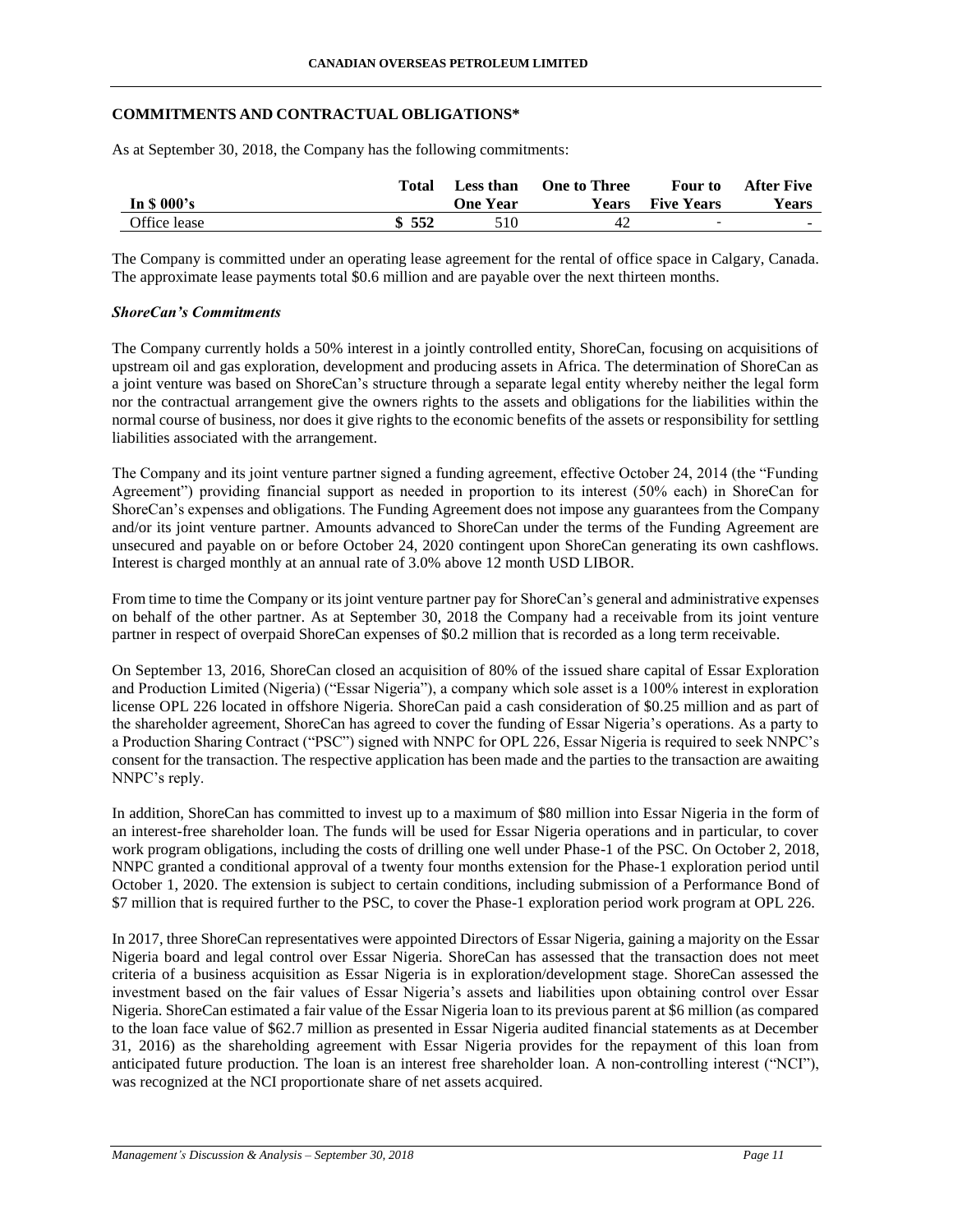### **COMMITMENTS AND CONTRACTUAL OBLIGATIONS (CONTINUED)\***

#### *ShoreCan's Commitments (continued)*

ShoreCan and Essar Exploration and Production Limited, Mauritius ("Essar Mauritius"), the company that owns 20% of Essar Nigeria shares, are currently in dispute about whether the other party is in compliance with its obligations under the Essar Nigeria Shareholders Agreement. Essar Mauritius' allegations centre on the assertion that ShoreCan has not commenced funding of the \$80 million agreed cumulative funding in Essar Nigeria while ShoreCan categorically denies this with factual evidence of substantial expenditure to date. ShoreCan also alleges that any delay in securing mainstream long-term project funding is due in part to the failures of Essar Mauritius to comply with its obligations under the Shareholders Agreement. The parties are in discussions to imminently resolve the dispute amicably and no formal proceedings have been commenced by either party and, as such, there is no quantifiable impact to the Company's working capital or its operations. ShoreCan has made a proposal to buy out Essar Mauritius' shareholding in Essar Nigeria from the income that would be generated by first oil at OPL 226. Essar Mauritius has replied with a notice asserting that it would have the right to terminate the Essar Nigeria Shareholders Agreement if ShoreCan does not remedy its alleged breaches by on or about October 9, 2018. Since that date the parties have exchanged correspondence re-stating respective positions. Essar Mauritius to date has not sought to terminate the Shareholders Agreement and has not responded to requests by Shorecan to invoke the amicable dispute resolution process in the Shareholders Agreement. If Essar Mauritius did purport to terminate the said Shareholders Agreement, ShoreCan has stated that it would contest any such action vigorously in the English courts which would have jurisdiction over any formal dispute. The Directors believe, based on legal advice, that ShoreCan has several valid defences and counterclaims to any such action that might be brought by Essar Mauritius in the event that the current dispute escalates.

Summarized consolidated statements of ShoreCan as at September 30, 2018 and results for the three and nine months ended September 30, 2018 are presented in the Note 3 accompanying the Company's unaudited condensed consolidated financial statements as at September 30, 2018.

#### *Essar Nigeria – Agamore Farm In*

In 2010, Essar Nigeria entered into a "Farm In Agreement" ("the Agreement") with Agamore Energy Limited ("**Agamore**") a private Nigerian company. Under the terms of the Agreement, Agamore was to receive a 37% participating interest in OPL 226 in return for the provision of certain services including facilitating obtaining all necessary governmental approvals and taking responsibility for community affairs and other matters.

Essar Nigeria understands that approval was sought from the Nigerian authorities for the transfer of the interest to Agamore but it was declined on two occasions. Agamore did not provide the services to Essar Nigeria. Essar Nigeria formed the view that Agamore was in material breach of the Agreement. In March 2017, by way of written resolution, the directors of Essar Nigeria resolved to give to Agamore a formal notice of termination of the Agreement.

On May 7, 2018, Essar Nigeria received information that, notwithstanding that the contract provided for disputes to be pursued by way of arbitration to be held in London, that Agamore had raised an action in the Nigerian courts against Essar Nigeria, ShoreCan (including two of ShoreCan's directors), the NNPC and the Department of Petroleum Resources ("DPR"). In the summons filed, Agamore sought various declaratory orders and injunctions but did not seek any fiscal quantum for damages other than for costs incurred in relation to the litigation. Accordingly, the potential claim cannot be quantified. Essar Nigeria, ShoreCan and the Company consider the action to be without merit. Counsel have been instructed and motions to have the action dismissed have been filed. The case was initially heard on June 5, 2018 and Agamore's lawyers failed to appear. The case was continued on June 29, 2018 where Agamore's lawyers did appear but the case was again extended to September 5, 2018 as the judge noted a technical failure on part of Agamore to serve the action properly on one or more of the defendants. The NNPC and DPR have requested ShoreCan's lawyers represent them to seek dismissal of the action. On September 25, 2018, the case again called in court with the pursuers objecting to Shorecan's lawyers representing the NNPC and DPR and also with a motion to enjoin Canadian Overseas Petroleum Limited and the third Shorecan director of Essar Nigeria to the action. The case was continued to December 17, 2018 for the hearing of the motions including those recently enrolled. With all defendants including the Nigerian governmental agencies considering the action to be ill-founded, Essar Nigeria remains confident that the action will be dismissed in due course.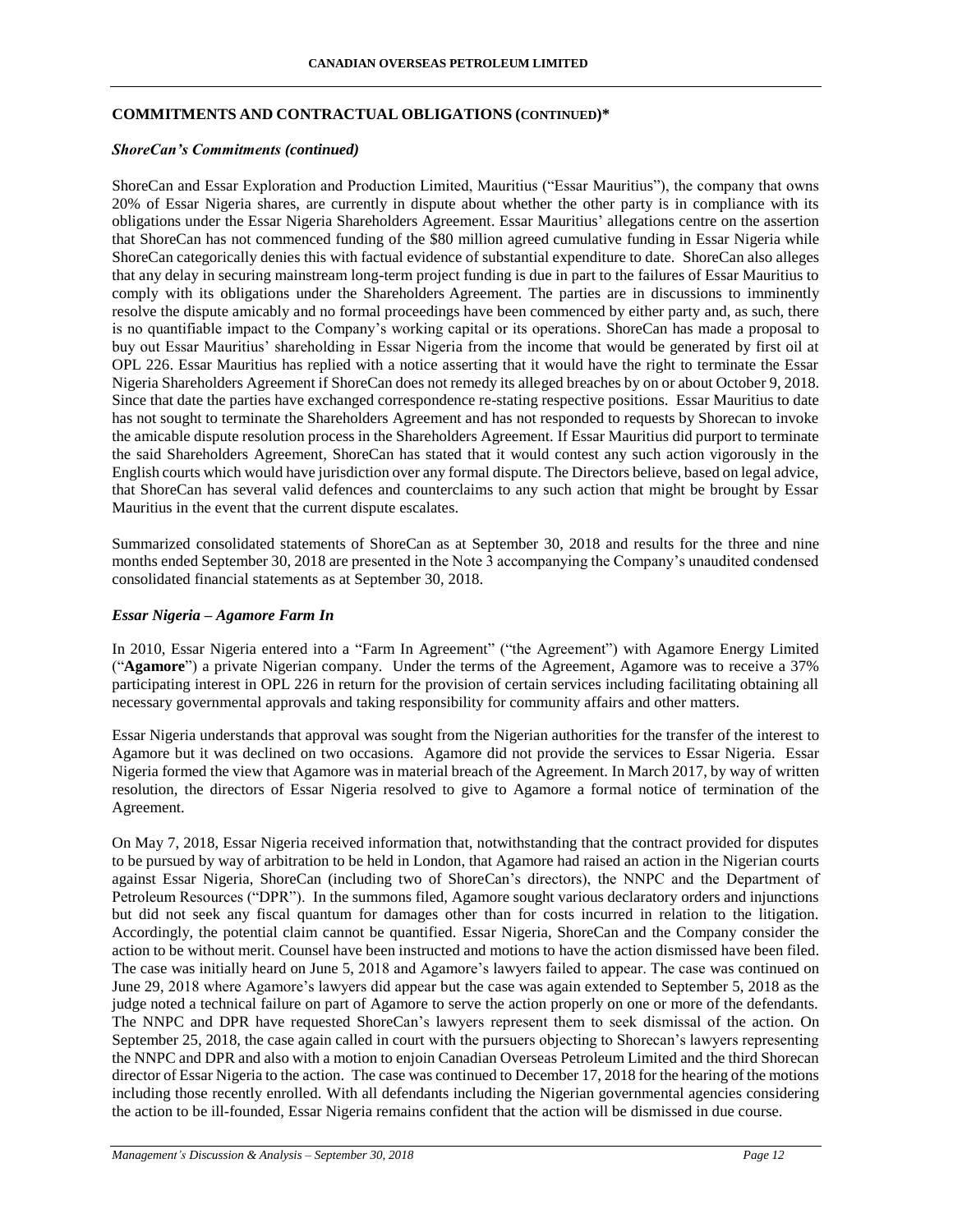### **COMMITMENTS AND CONTRACTUAL OBLIGATIONS (CONTINUED)\***

As at the date of filing this MD&A, COPL has not provided any guarantee in respect of obligations, commitments and/or losses of either ShoreCan or Essar Nigeria.

*\* This section contains forward-looking information. Please see the "Forward-looking Information and Statements" section (at the beginning of this document) for a discussion of risks and uncertainties relating to such information.*

## **LIQUIDITY AND CAPITAL RESOURCES\***

As of September 30, 2018, the Company had working capital of approximately \$2.3 million, cash and cash equivalents of \$3.4 million and shareholders' equity of \$2.6 million.

For the nine months ended September 30, 2018, the Company's cash used in operating activities amounted to \$4.2 million (compared to \$3.2 million for the nine months ended September 30, 2017) and cash used in investing activities amounted to \$8,000 for the nine months ended September 30, 2018 (compared to \$0.5 million for the same period in 2017).

Cash provided by financing activities amounted to \$3.6 million for the nine months ended September 30, 2018 (\$3.4 million for the same period in 2017) and related to net proceeds from the UK Placing closed in August 2018 and September 2018. The Company will use these proceeds to finance its general and administrative expenses.

Currently, the Company does not have material cash inflows and/or adequate financing to develop profitable operations. The Company is pursuing exploration projects that, if successful, will require substantial additional financing before they are able to generate positive cash flows. Accordingly, the Company's planned growth and future development activities are dependent on its ability to obtain additional financing. There is no assurance that the Company will be able to obtain adequate financing in the future or that such financing will be obtained on terms advantageous to the Company.

*\* This section contains forward-looking information. Please see the "Forward-looking Information and Statements" section (at the beginning of this document) for a discussion of risks and uncertainties relating to such information.*

# **ACCOUNTING PRONOUNCEMENTS**

### *Critical Accounting Estimates*

The preparation of the financial statements in accordance with IFRS requires the Company to make estimates, assumptions and judgements in applying the Company's accounting policies and practices, which may have a significant impact on the financial results reported by the Company. Actual results could differ from estimated amounts, and those differences may be material. A comprehensive discussion of the Company's significant policies and critical accounting estimates is contained in the audited consolidated financial statements for the years ended December 31, 2017 and 2016.

## **DISCLOSURE CONTROLS AND PROCEDURES**

The Company's Chief Executive Officer and Chief Financial Officer have designed disclosure controls and procedures ("DC&P"), or caused it to be designed under their supervision, to provide reasonable assurance that material information relating to the Company is made known to them by others, particularly during the period in which the annual filings are being prepared, and information required to be disclosed by the Company in its annual filings, interim filings or other reports filed or submitted by it under securities legislation is recorded, processed, summarized and reported within the time periods specified in securities legislation. Management of COPL, including the Chief Executive Officer and Chief Financial Officer evaluate the effectiveness of the Company's DC&P annually.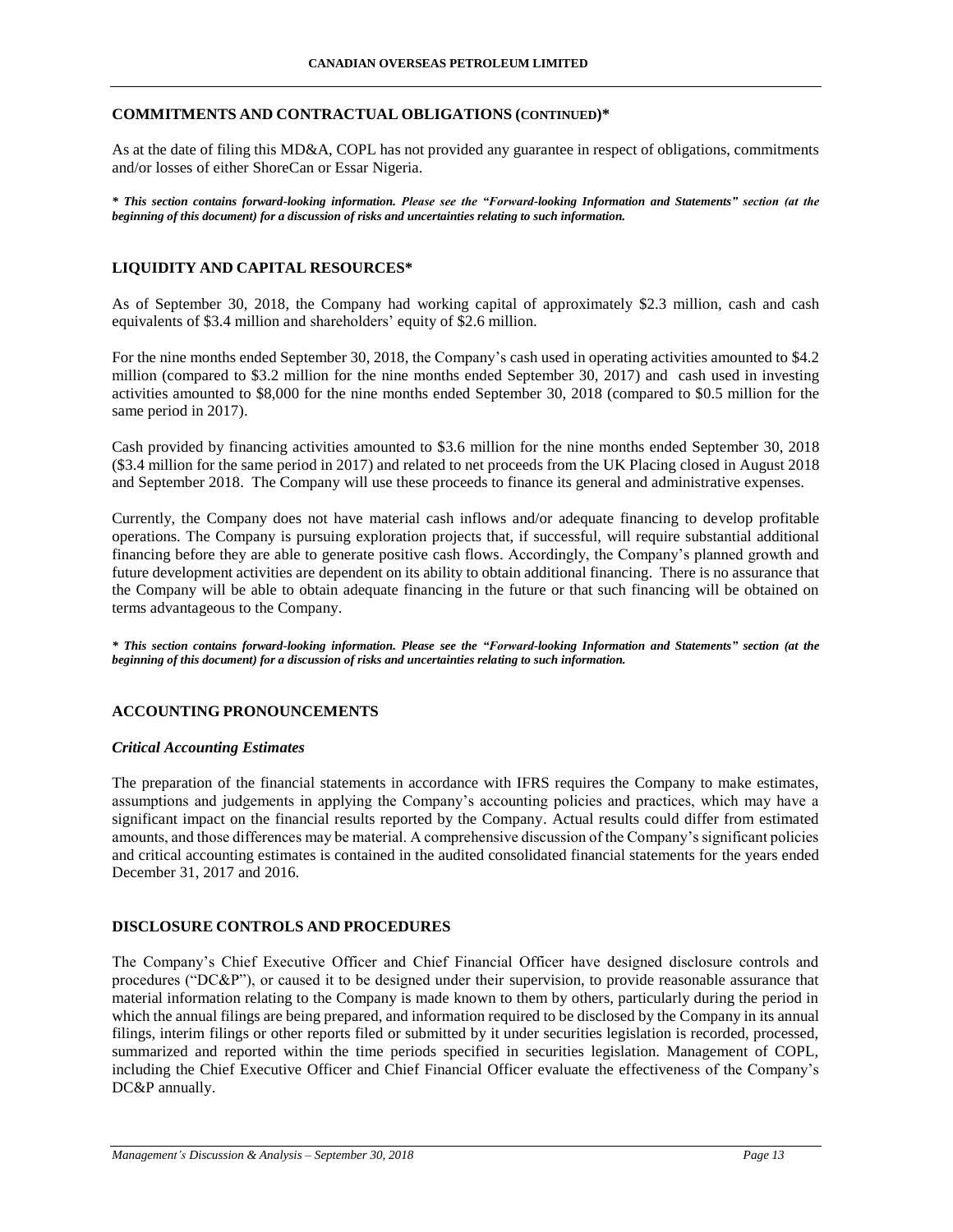## **INTERNAL CONTROLS OVER FINANCIAL REPORTING**

The Company's Chief Executive Officer and Chief Financial Officer are responsible for establishing and maintaining internal control over financial reporting ("ICFR"). They have designed ICFR, or caused it to be designed under their supervision, to provide reasonable assurance regarding the reliability of financial reporting and the preparation of financial statements for external purposes in accordance with IFRS. The control framework the Company's officers used to design the Company's ICFR is the Internal Control – Integrated Framework issued by the Committee of Sponsoring Organizations.

No material changes in the Company's ICFR were identified during the nine month period ended September 30, 2018, that have materially affected, or are reasonably likely to materially affect the Company's ICFR.

It should be noted that a control system, including the Company's disclosure and internal controls procedures, no matter how well conceived, can provide only reasonable, but not absolute, assurance that the objectives of the control system will be met and it should not be expected the disclosure and internal control procedures will prevent all errors or fraud. In reaching a reasonable level of assurance, management necessarily is required to apply its judgment in evaluating the cost/benefit relationship of possible controls and procedures.